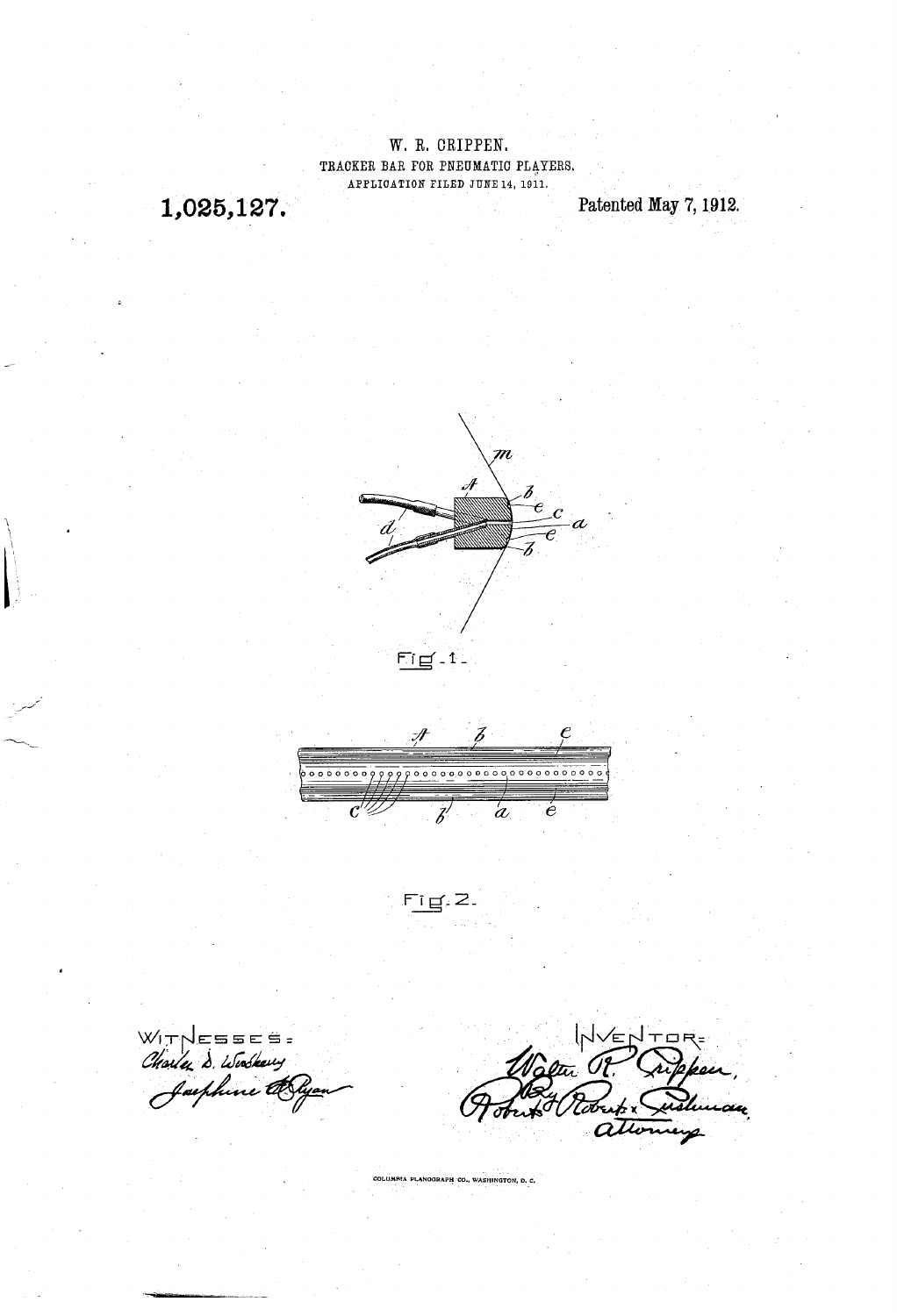## UNITED STATES PATENT OFFICE.

## WALTER R. CRIPPEN, OF NEWTON, MASSACHUSETTS, ASSIGNOR TO VOSE & SONS PIANO COMPANY, OF BOSTON, MASSACHUSETTS, A CORPORATION OF MAINE.

## TRACKER-BAR FOR PNEUMATIC PLAYERS.

1,025,127.

Specification of Letters Patent. Patented May 7, 1912.

Application filed June 14, 1911. Serial No. 633,144.

## To all whom it may concern:

Be it known that I, WALTER R. CRIPPEN,<br>a citizen of the United States, and resident of Newton, in the county of Middlesex and<br>5 State of Massachusetts, have invented new and useful Improvements in Tracker-Bars<br>for Pneumatic Players, of which the follow-

 $\mathbf{0}^$ for Ineumatic Players, of which the follow-<br>ing is a specification.<br>This invention relates to tracker bars for<br>pneumatic players, over which the perfo-<br>rated music sheet passes for controlling the<br>pneumatic player action.

Hitherto, so far as I am aware, tracker bars have invariably been formed with a 15 smooth, slightly rounded and convex sursmooth, slightly rounded and convex surface, through which open the row of performations communicating with the player action. Two chief difficulties have been ex perienced with tracker bars of this form:

- 20 One is that if the paper music roll or sheet is at all wrinkled as it passes up over the bar, the smooth rounded surface has little
- 25 emphasized when passing over the bar, thus<br>preventing the paper sheet from properly coeffect on pulling out or smoothing the<br>wrinkles, which on the contrary are often<br>emphasized when passing over the bar, thus<br>preventing the paper sheet from properly co-<br>operating with the tracker surface and the<br>perforatio
- 30 tends to lodge in the air perforations of the bar, which furnish the only salient edges over which the paper passes.

The principal object of the present invention is to overcome these objections.

- 35 In the accompanying drawings, which illustrate one embodiment of the invention, Figure 1 is a cross sectional view of a<br>tracker bar containing my invention; and<br>Fig. 2 is a front view of a part of said bar.<br>A represents the body of the tracker bar.
- 40 45 grooves or channels therebetween. These A represents the body of the tracker bar, which is preferably made of a solid piece of metal, such as brass. The front face, or tracker face of the bar is provided with lengthwise extending ribs or beads forming
- ribs as herein shown are three in number, the middle rib  $a$  projecting forward a little beyond the outer ribs  $b$  to insure a close engagement between it and the paper music
- 50 sheet *m*. Perforations  $c$  arranged in a row open through the crown of the middle rib  $a$ <br>and communicate in the usual way by pipes  $d$ <br>with the pneumatic action (not shown).

The outer ribs b preferably present a sharper or narrower tracking edge or surface than 55 the middle rib  $a$ , which must be sufficiently broad on its crown to make proper contact with the perforated paper sheet, and prevent the admission of air into the holes  $c$ of the bar excepting through the perforations of the music sheet. As the paper sheet m passes over the face of the tracker bar in the direction of the arrow, it first meets the upper one of the ribs  $b$ , and the relatively out any wrinkles which there may be in the paper before the paper passes over the middle rib and the air holes. The lint from the paper which might otherwise Work into the air holes  $c$ , is caught in the groove  $e$  70 which it may be easily dusted out. The lower rib  $b$  and the lower channel  $e$  which are on the side of the bar opposite to that over which the paper first passes, may be dispensed with if desired as the chief office of the invention is to straighten out wrinkles<br>in the paper sheet, and catch the dust or lint, before the paper passes over the air holes  $c$ . The lower bead and groove how-80 ever perform a desirable, though not essen tial function, in Smoothing out Wrinkles, if any should escape the upper bead, before the paper is wound on the receiving spool. of the bar excepting through the perfora- 60 narrow edges or surfaces of ribs  $b$  straighten 65  $\sigma$ 

I claim:

1. In a pneumatic player employing a perforated music sheet, a tracker bar provided with at least one groove in its tracker<br>face forming ribs at each side of said the music sheet and one of said ribs having<br>a row of perforations opening through its crown. groove, both of said ribs adapted to engage 90

2. In a pneumatic player employing a vided with at least one groove in its tracker<br>face forming ribs at each side of said<br>groove, the lower one of said ribs being groove, the lower one of said ribs being relatively broader than the upper one and extending farther forward than the uppet 100 one, both of said ribs adapted to engage the music sheet and one of Said ribs having a row of perforations opening through its crown. 95

3. In a pneumatic player employing a 105 perforated music sheet, a tracker bar pro

85